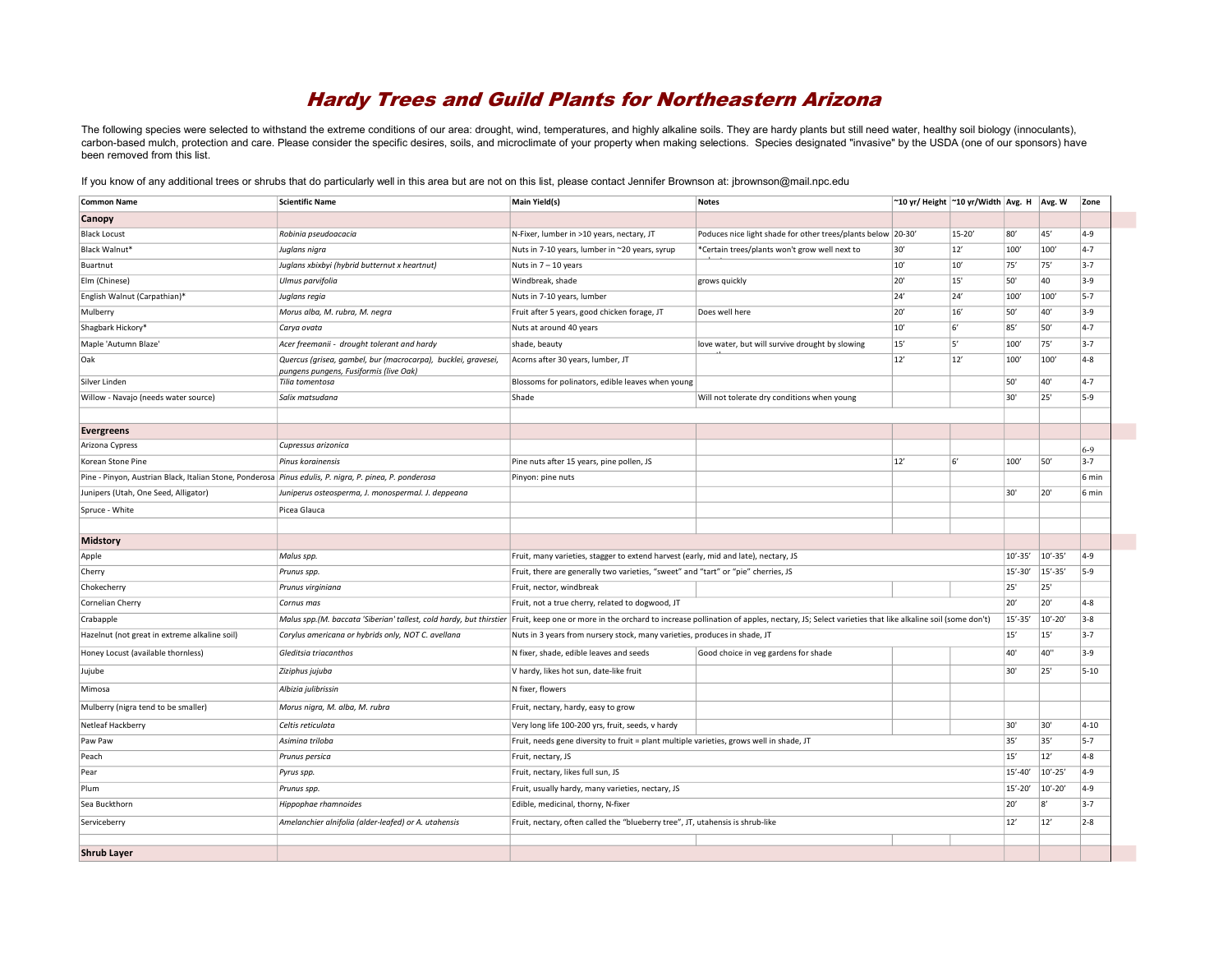| Autumn Olive                                 | Eleagnus umbellata                                              | Fruit, nectary, windbreak                                                               |                                                    | 15'            | 12'          | 3-       |
|----------------------------------------------|-----------------------------------------------------------------|-----------------------------------------------------------------------------------------|----------------------------------------------------|----------------|--------------|----------|
| Blackberry                                   | Rubus occidentalis                                              | Fruit, nectary, JS                                                                      |                                                    | 4'             | $12' +$      | $3 - 7$  |
| California buckthorn                         | Frangula californica                                            | Edible berries for wildlife                                                             |                                                    |                |              |          |
| Current                                      | Ribes sativum                                                   | Fruit, flowers are a butterfly favorite, JT                                             |                                                    |                | 5'           | $5-9$    |
| Elderberry                                   | Sambucas nigra                                                  | Fruit, useful and tasty flowers, bird attractant, JT                                    |                                                    |                | 12'          | $3 - 10$ |
| Fig (needs protection in winter)             | <b>Ficus carica</b>                                             | fruit, grow as a shrub                                                                  | good with high alkalinity, needs winter protection | $\overline{7}$ |              |          |
| Goji                                         | Lyceum barbarum                                                 | Edible berries, edible shoots, very nutritious and productive, grows quickly, JT        |                                                    |                | 5            | $3 - 10$ |
| Gooseberry                                   | Ribes uva-crispa                                                | Fruit, produces in shade, JT                                                            |                                                    |                | 5            | $4-8$    |
| Goumi                                        | Eleagnus multiflora                                             | N fixer, berries, produces in partial shade, JT                                         |                                                    | $\mathsf{R}'$  | 6'           | $4 - 9$  |
| Lilac                                        | Kolkwitzia amabilis                                             | very hardy, will spread by suckers                                                      |                                                    |                |              |          |
| Mock Orange (small leaf or lewisii hardiest) | Philadelphus microphyllus or lewisii 'Cheyenne' hardy to zone 3 | Fragrant flowers, polinator plant, like some shade                                      |                                                    |                |              | varies   |
| Mountain Mohogony                            | Cercocarpus ledifolius                                          | N fixer                                                                                 |                                                    |                |              |          |
| New Mexico Locust                            | Robinia neomexicana                                             | N Fixer                                                                                 |                                                    |                |              |          |
| New Mexican Privot                           | Forestiera neomexicana                                          | females produce berries for birds                                                       | low maintenance, low water needs                   | $6' - 8'$      | 6'           |          |
| Raspberry                                    | Rubus idaeus                                                    | Fruit, tea from the leaves, nectary, JT                                                 |                                                    | 6              | 6'           | $3-9$    |
| Siberian Pea Shrub                           | Caragana arborescens                                            | N-fixer, nectary, good chicken forage, JT                                               |                                                    | 12'            | 9'           | $2 - 7$  |
| Willow - Black                               | Salix purpurea 'bleu' - deer resistent and drought tolerant     | Basketry, medicinal, nectary, root stimulant "willow tea", can plant in dams/swales, JT |                                                    |                | ---          |          |
|                                              |                                                                 |                                                                                         |                                                    |                |              |          |
| <b>Herbaceous layer</b>                      |                                                                 | (assume juglone susceptibility unless noted otherwise)                                  |                                                    |                |              |          |
| Anise Hyssop                                 | Agastache foeniculum                                            | Medicinal, edible, tea, nectary                                                         |                                                    | 5'             | $3'+$        | $4-9$    |
| Arugula                                      | Eruca vesicaria                                                 | Edible leaves                                                                           |                                                    |                |              | $3 - 11$ |
| Asparagus                                    | Asparagus officinalis                                           | Edible shoots                                                                           |                                                    | 5'             | 31           | $3-8$    |
| Chamomile                                    | Chamaemelum nobile                                              | Tea from the flowers (medicinal), aromatic pest confuser                                |                                                    |                | $ 1\rangle$  | $4-8$    |
| Chives                                       | Allium schoenoprasum                                            | Edible bulbs, aromatic pest confuser, JT                                                |                                                    |                | 15"          | $2 - 10$ |
| Comfrey                                      | Symphytum uplandicum                                            | Medicinal, mulch, insectary, dynamic accumulator, attracts hummingbirds                 |                                                    |                | 31           | $3-9$    |
| Dill                                         | Anethum graveolens                                              | Edible leaves and seeds, insectary                                                      |                                                    |                | 3            | $3 - 11$ |
| False Indigo                                 | <b>Baptisia</b> australis                                       | N-fixer                                                                                 |                                                    |                | 5            | $4-8$    |
| Fennel                                       | Foeniculum vulgare                                              | Edible bulb, stalk, leaves, seeds, insectary                                            |                                                    |                | 3            | $3 - 10$ |
| Garlic                                       | Allium sativum                                                  | Edible bulbs, flowers and scapes, aromatic pest confuser, JT                            |                                                    |                | 2"           | $7 - 10$ |
| Jerusalem Artichokes                         | Helianthus tuberosum                                            | Edible tubers, harvest in late Fall through Winter, JT                                  |                                                    |                | 41           | $4-9$    |
| Kale                                         | Brassica oleracea                                               | Edible leaves, biennial                                                                 |                                                    | ∤ء             | 2'           | $7-9$    |
| Lemon Balm                                   | Melissa officinalis                                             | Tea from leaves, mosquito repellent, aromatic pest confuser, JT                         |                                                    | 2'             | $1'+$        | $4-8$    |
| Lettuce                                      | Latuca sativa                                                   | <b>Edible leaves</b>                                                                    |                                                    | 3              | $\vert$ 1    | $5-9$    |
| Lovage                                       | Levisticum officinale                                           | Edible, medicinal, aromatic pest confuser, nectary, no data for juglone sensitivity     |                                                    | 6              | 5            | $5-9$    |
| Mint                                         | Mentha spp.                                                     | Edible leaves, aromatic pest confuser, tea from leaves, JT                              |                                                    | 2'             | $3'+$        | $3-7$    |
| Onion/Nodding Onion                          | Allium cepa/cernuum                                             | Edible bulbs, leaves and flowers, cernuum spreads readily, hardy, both are JT           |                                                    | 2'             | 4"           | $4-8$    |
| Parsley                                      | Petroselinum crispum                                            | Edible leaves, stems, roots and seeds, insectary, dynamic accumulator                   |                                                    | $ 2\rangle$    | 1'           | $3-9$    |
| Rhubarb                                      | Rheum rhabarbarum                                               | Edible stems (the leaves are poisonous)                                                 |                                                    | 3'             | 3'           | $3 - 7$  |
| Salad Burnet                                 | Sanguisorba minor                                               | Edible leaves, does well in poor soil                                                   |                                                    |                | $ 1\rangle$  | $4-8$    |
| Sorrel                                       | Rumex scutatus                                                  | <b>Edible leaves</b>                                                                    |                                                    | 2'             | $2^{\prime}$ | $5-9$    |
| Spinach                                      | Spinacea oleracea                                               | <b>Edible leaves</b>                                                                    |                                                    |                | 1'           | $4-8$    |
| <b>Stinging Nettle</b>                       | Urtica dioica                                                   | Edible, medicinal, tea, dynamic accumulator, mulch, many uses! JT                       |                                                    |                | 31           | $4 - 9$  |
| Wild Lupine                                  | Lupinus perennis                                                | N fixer, edible and nutritious seed pods, nectary                                       |                                                    |                | 3'           | $3-9$    |
| Yarrow                                       | Achillea millefolium                                            | Edible, medicinal, insectary, dynamic accumulator, JT                                   |                                                    |                | $2^{\prime}$ | $4 - 9$  |
|                                              |                                                                 |                                                                                         |                                                    |                |              |          |